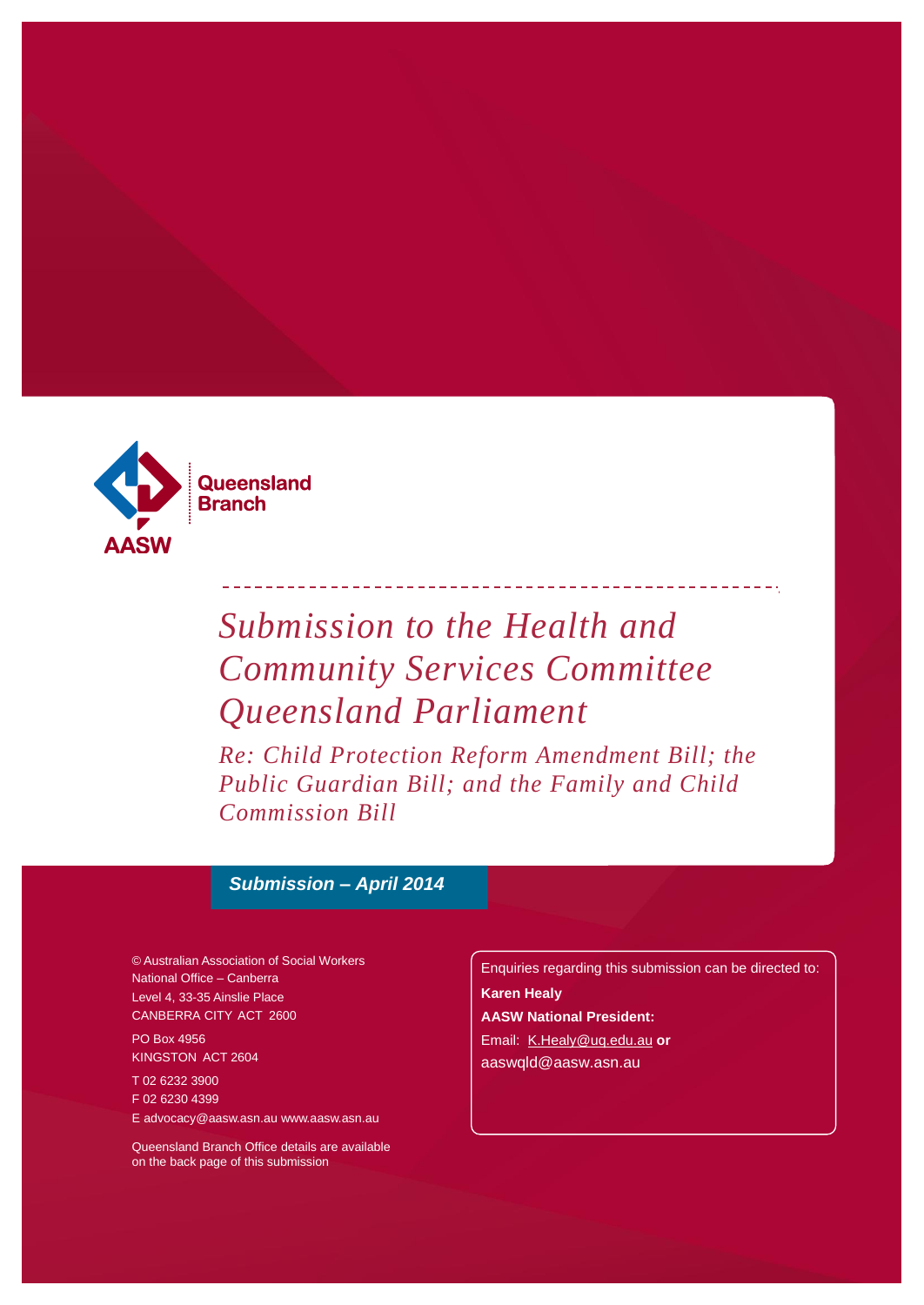# **Table of Contents**

| $\bullet$ |   |
|-----------|---|
| $\bullet$ |   |
| $\bullet$ |   |
| $\bullet$ |   |
|           |   |
| $\bullet$ |   |
| $\bullet$ |   |
|           |   |
| $\bullet$ |   |
| $\bullet$ |   |
|           | 5 |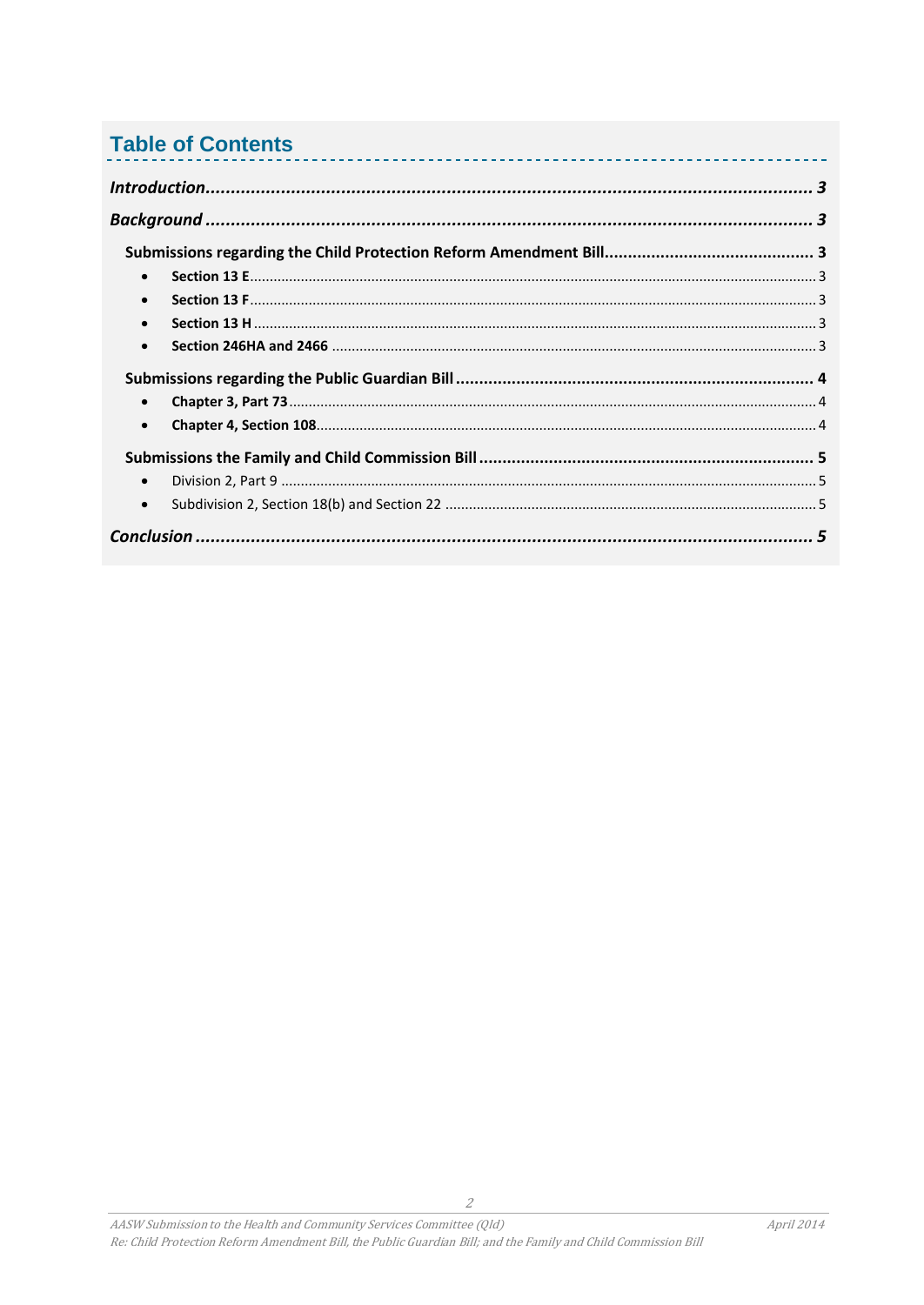# <span id="page-2-0"></span>**Introduction**

**The Australian Association of Social Workers (AASW) welcomes the opportunity to make submissions regarding the Bills referred to above. Our responses in this written submission will be supplemented by oral submissions to the Committee in April 2014.**

. . . . . . . . . . . . . . .

# <span id="page-2-1"></span>**Background**

The Australian Association of Social Workers (AASW) is the key professional body representing more than 7500 social workers throughout Australia. Social work is the profession committed to the pursuit of social justice, the enhancement of the quality of life, and the development of the full potential of each individual, group and community in society. Concern for the wellbeing of children, young people and families has been a core element of social work practice internationally since the development of social work as a distinct profession. Significant numbers of social workers work in the child and family wellbeing and protection field in a range of roles including direct case work, management and policy associated with out-of-home care. We are, therefore, pleased to provide the following submission to the Health and Community Services Committee regarding the three Bills currently before the Queensland Parliament.

#### <span id="page-2-2"></span>**Submissions regarding the Child Protection Reform Amendment Bill**

#### <span id="page-2-3"></span>**Section 13 E**

The AASW is concerned that the reporting requirements outlined in section 13E(2) are insufficient to protect vulnerable children. The proposed amendments require that a potential notifier has *both* formed a view that a child is at risk of significant harm *and* also that the child "may not have a parent able and willing to protect the child from the harm." We consider that a notifier may not be in a position to make a credible assessment of the care-giver's capacity to protect a child and, therefore, that suspicion that a child is at risk of significant harm should be sufficient to require notification.

#### <span id="page-2-4"></span>**Section 13 F**

The AASW shares the concern raised by the Aboriginal and Torres Strait Islander Legal Service (ATSILS) in their submission regarding the importance of including foster and kinship carers as mandatory reporters under section 13F. We consider that foster and kinship carers have unique insights into circumstances where children are at risk and should be required to report any reasonable suspicions of risk of harm to children in their care.

#### <span id="page-2-5"></span>**Section 13 H**

The AASW is concerned also that section 13G(b) provides insufficient protection for children at risk of significant harm by requiring only that a person with mandatory notifying responsibilities "reasonably supposes" that the chief executive is aware of these concerns. We support the ATSILS position that the term "reasonably supposes" should be removed from this section of the Bill.

#### <span id="page-2-6"></span>**Section 246HA and 2466**

With respect to the appointment of Child Death Case Review Panels, we endorse the establishment of a pool of suitably qualified persons and the requirement that every review panel includes an Aboriginal and Torres Strait Islander person. In addition, the AASW considers that every child review panel should be multi-disciplinary and, in particular, that the social and organisational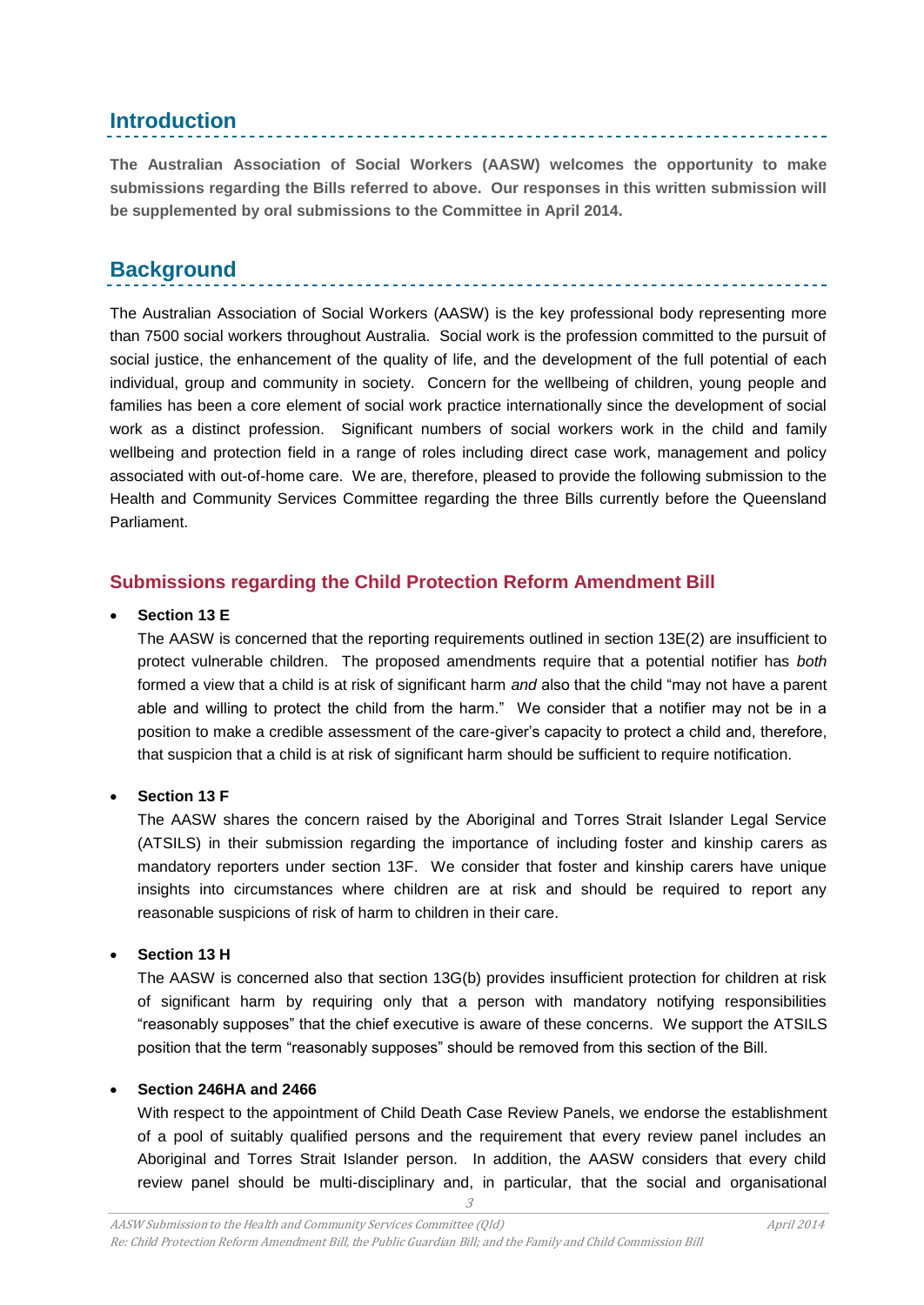contexts that have contributed to the adverse events are recognised and addressed. Our position is consistent with the findings of Commissioner Carmody who emphasised the need for the child protection authority to:

- *a) recognise and address the social circumstances of families who come to the attention of the child safety services, and*
- *b) to address failures in child protection services at both individual and organisational levels.*

Accordingly, we request that the section 246HH be amended to require that each review panel is multi-disciplinary and includes experts in the child's social circumstances and the organisational contexts relevant to a comprehensive review of individual and systems failures that may have contributed to adverse outcomes.

#### <span id="page-3-0"></span>**Submissions regarding the Public Guardian Bill**

The AASW remains concerned about the incorporation of child support and child advocacy functions within the Office of the Public Guardian. In addition, we are concerned about the potential conflicts arising for the Public Guardian in exercising his/ her duties to advocate for vulnerable children and young people while the Office is located within the Department of the Attorney General.

#### <span id="page-3-1"></span>**Chapter 3, Part 73**

We are concerned about the capacity of the Office of the Public Guardian to manage the complex and different needs of vulnerable adults and vulnerable children. Given that the Family and Child Commission Bill proposes that the Commission will not be able to engage in individual advocacy, the capacity for the Public Guardian to engage in strong and independent advocacy for individual children and young people will become more important to safeguarding the human rights of vulnerable children and young people in Queensland. In particular, we are concerned about Chapter 3, 73 of the Public Guardian Bill with respect to the Public Guardian's ability to enact his/ her advocacy function in relation to other agencies housed within the Department of the Attorney General. In particular, we are concerned about the extent to which the Public Guardian will be able to fully exercise his/ her advocacy functions in relation to youth detention centres which share the same reporting lines to the Attorney General as the Public Guardian.

We ask that the legislation be amended to clarify reporting lines for the Public Guardian when exercising child support and advocacy functions in relation to departments and agencies which share its reporting lines. We ask that the Bill be amended so that independent reporting lines outside the Department of the Attorney General are required in circumstances where the Public Guardian's advocacy work involves children and young people receiving services that are provided through the Department of the Attorney General.

#### <span id="page-3-2"></span>**Chapter 4, Section 108**

We endorse the position of ATSILS regarding the need to amend the Bill to require the appointment of Aboriginal and Torres Strait Islander staff to community visitor and advocate roles. This requirement should be mandated to ensure that Aboriginal and Torres Strait Islander children who are over-represented in the child protection and youth justice systems have access to practitioners from their cultural communities.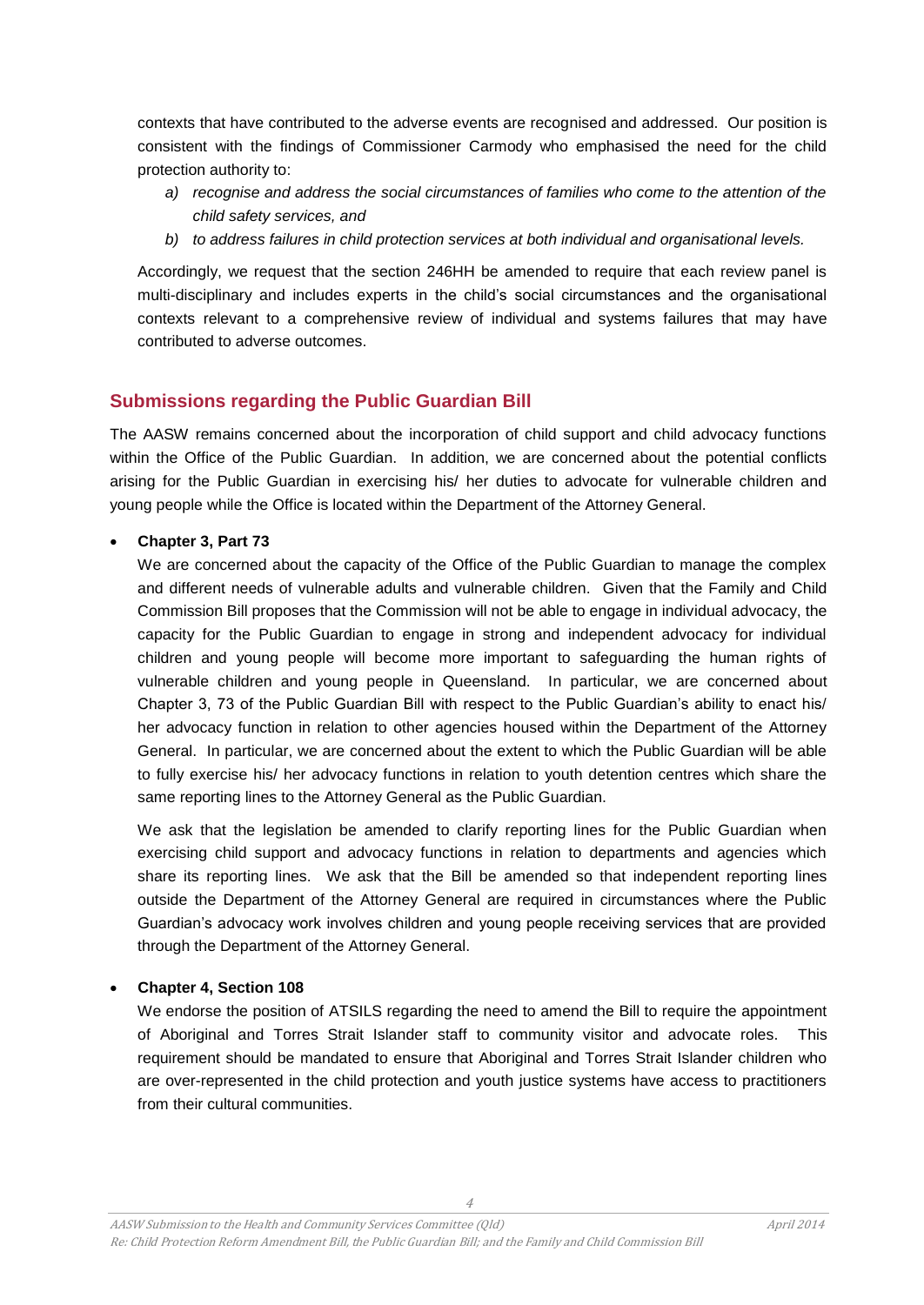#### <span id="page-4-0"></span>**Submissions the Family and Child Commission Bill**

#### <span id="page-4-1"></span>**Division 2, Part 9**

The AASW expresses concern at the broad range of functions proposed to be exercised by the Family and Child Commission. These responsibilities include systemic advocacy, workforce planning, information and education, increasing sectoral collaboration and to develop and coordinate a multidisciplinary research program. The Commission will require high levels of resources to achieve these functions. Given the fiscal constraints facing government, the AASW raises concerns about how these different functions will be co-ordinated and prioritised within one body, and we seek clarification about what accountability mechanisms exist in the event that the Commission is not provided with the resources required to meet these functions.

#### <span id="page-4-2"></span>**Subdivision 2, Section 18(b) and Section 22**

The reporting requirements of the Family and Child Commission are unclear. The sections to which we refer (sections 18b and 22) identify that that the Commission will have certain responsibilities to the Minister including the responsibility to act under Ministerial Direction. The specific portfolio of the Minister is not specified. The AASW is concerned about potential conflicts of interests and lack of independence should the Commissioners be required to report to the Minister of any Departments for which the Commissioners hold monitoring responsibilities. Given the Commissioners have a clear mandate to engage in systemic analysis and monitoring, it is vital that they have reporting lines that enable them to exercise these functions independently.

We recommend that the Commissioners report to the Office of Premier, rather than to Ministers, to achieve the level of independence required for the Commission to function as an effective agency of review for the Child Protection Service System.

# <span id="page-4-3"></span>**Conclusion**

The AASW thanks the Health and Community Services Committee for this opportunity to provide a submission regarding three Bills that will greatly impact on the well-being and protection of vulnerable Queensland children, young people and their families. We look forward to the opportunity to further discuss our position on the Bills and to continuing to work towards improving our systems so that every child, young person and their family receives services they need to promote their protection and wellbeing.

Submitted for and on behalf of the Australian Association of Social workers Ltd

Kerealy.

**Professor Karen Healy Dr Fotina Hardy** 

Bluekedy

National President AASW Queensland Branch President AASW

5